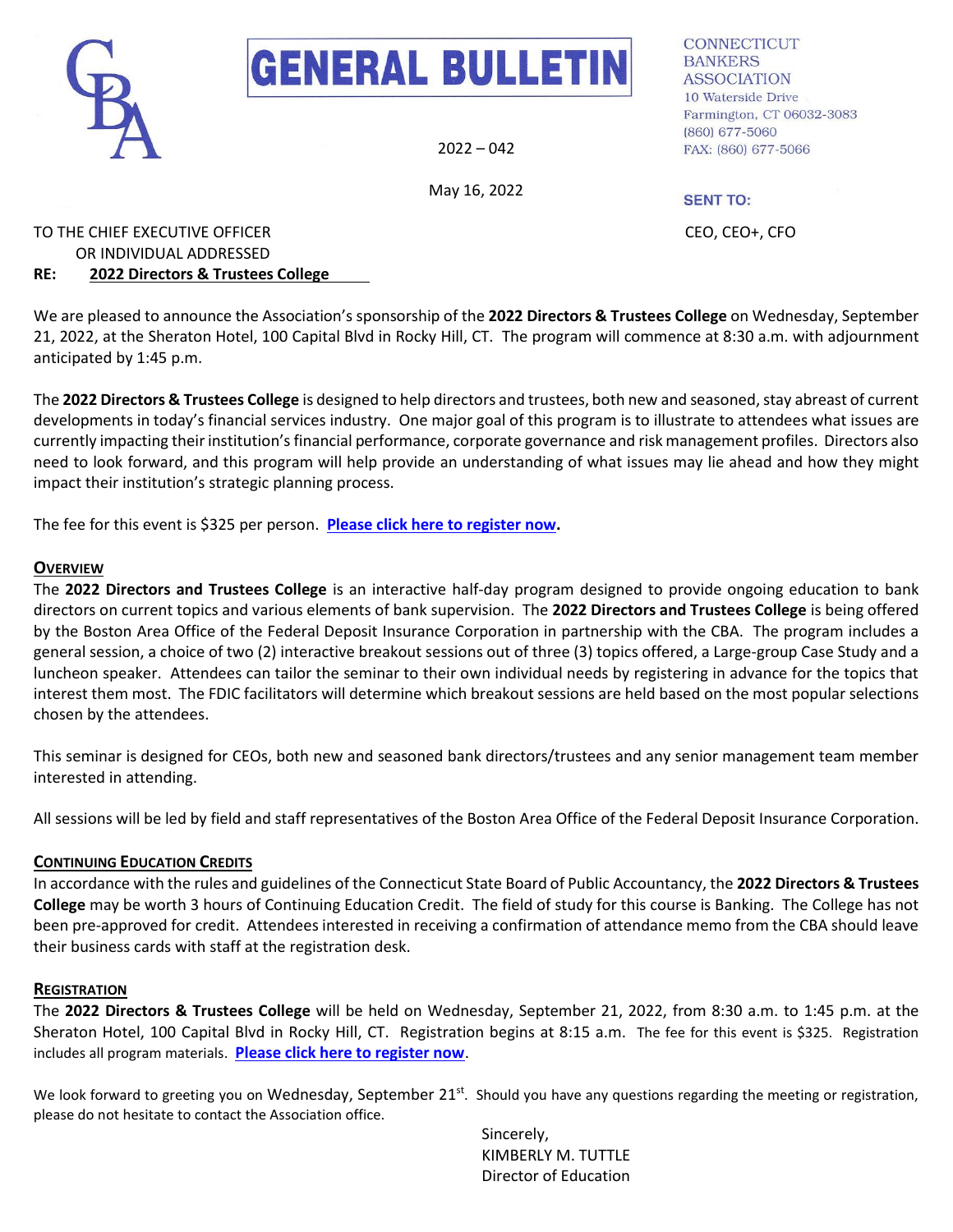# **CONNECTICUT BANKERS ASSOCIATION 2022 DIRECTORS & TRUSTEES COLLEGE AGENDA**

## **Sheraton Hotel, Rocky Hill, CT Wednesday, September 21, 2022**

| 8:15-8:30AM      | <b>Registration</b>                                                                                                                                                                                                                                                                                                                                                                                                                                                                                                                                                                 |
|------------------|-------------------------------------------------------------------------------------------------------------------------------------------------------------------------------------------------------------------------------------------------------------------------------------------------------------------------------------------------------------------------------------------------------------------------------------------------------------------------------------------------------------------------------------------------------------------------------------|
| 8:30-8:45AM      | <b>Welcome / Introductory Remarks</b>                                                                                                                                                                                                                                                                                                                                                                                                                                                                                                                                               |
| 8:45-9:35AM      | Breakout Session #1 (see attached Breakout selection sheet)                                                                                                                                                                                                                                                                                                                                                                                                                                                                                                                         |
| $9:35 - 9:45AM$  | <b>Break</b>                                                                                                                                                                                                                                                                                                                                                                                                                                                                                                                                                                        |
| $9:45 - 10:35AM$ | Breakout Session #2 (see attached Breakout selection sheet)                                                                                                                                                                                                                                                                                                                                                                                                                                                                                                                         |
| 10:35-10:45AM    | <b>Break</b>                                                                                                                                                                                                                                                                                                                                                                                                                                                                                                                                                                        |
| 10:45AM-11:45AM  | <b>Large Group Case Study</b><br>Third-party partnerships provide opportunities for banks to leverage external expertise, scale,<br>and technologies to, in part, supplement revenue and growth. Increasingly, directorates are<br>facing difficult strategic decisions with respect to these opportunities as the industry continues<br>to evolve. This interactive case study will present a proposal to engage with a third-party and<br>will include a discussion of corporate governance and strategic implications utilizing lessons<br>learned from prior breakout sessions. |
| 11:45-11:55PM    | <b>Break</b>                                                                                                                                                                                                                                                                                                                                                                                                                                                                                                                                                                        |
| 11:55-12:45PM    | <b>Conversation with the Regulators</b><br>This session will provide an informal setting for participants to hear what is on regulators'<br>minds and to share experience and insights as a community bank board member. Members of<br>the FDIC regional management team will highlight emerging issues, answer participant<br>questions, and discuss topics raised by participants. The session structure will include<br>prepared remarks, as well as an open forum for questions and discussion.                                                                                 |
| 12:45-1:45PM     | Luncheon with Remarks and Presentation - Economic Update<br>This session will provide national and local economic data to assist attendees in identifying key<br>trends that have impacted, and may continue to impact, the industry.                                                                                                                                                                                                                                                                                                                                               |
| 1:45PM           | Adjournment                                                                                                                                                                                                                                                                                                                                                                                                                                                                                                                                                                         |

\*agenda subject to change